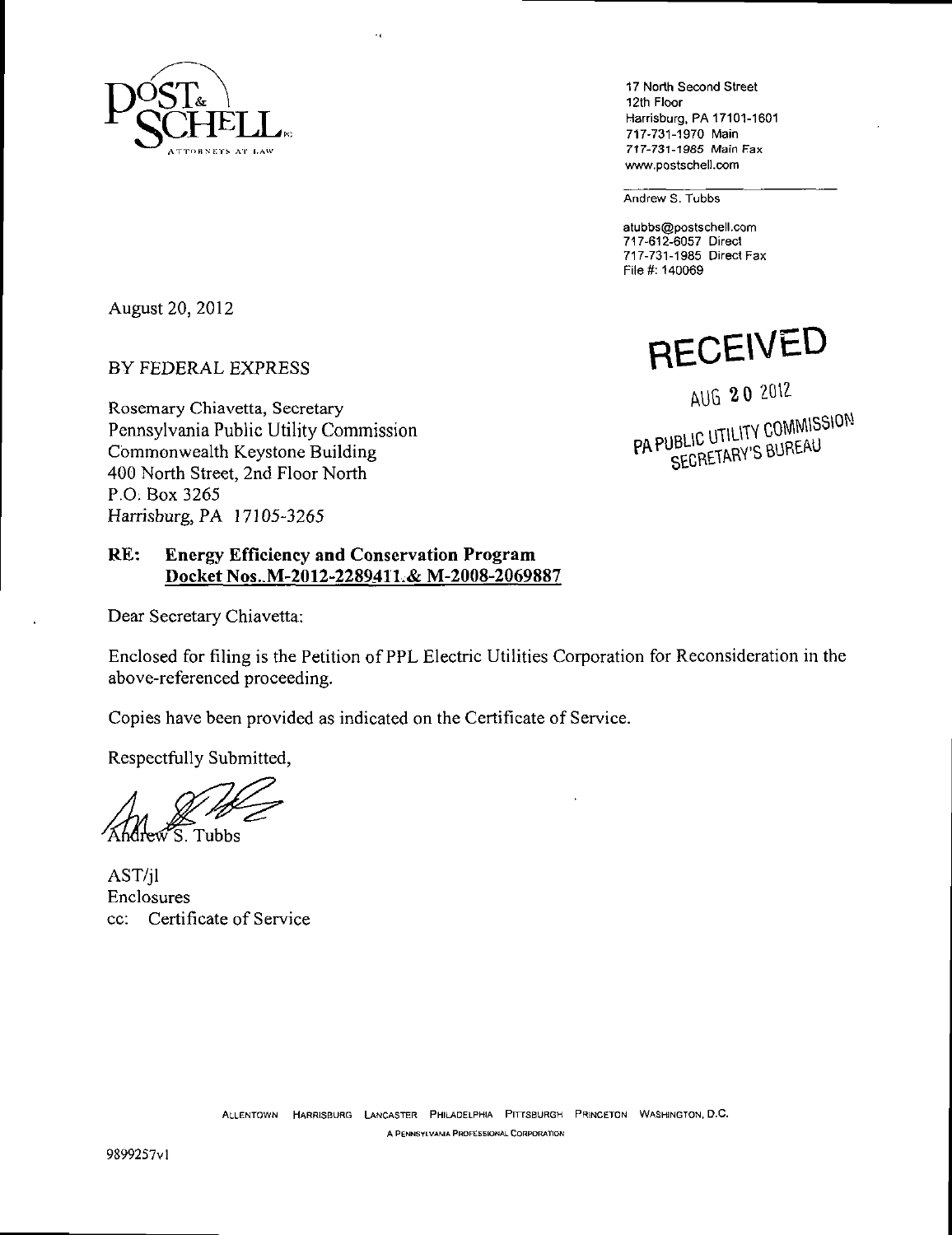# **BEFORE THE PENNSYLVANIA PUBLIC UTILITY COMMISSION**

**Energy Efficiency and Conservation Program : Docket Nos. M-2012-2289411 : M-2008-2069887** 

#### PETITION OF PPL ELECTRIC UTILITIES **CORPORATION FOR RECONSIDERATION** CORPORATION FOR RECONSIDERATION FOR RUG 2 0 2012

PA PUBLIC UTILITY COMMISSION

**RECEIVED** 

# TO THE PENNSYLVANIA PUBLIC UTILITY COMMISSION: SECRETARY'S BUREAU

PPL Electric Utilities ("PPL Electric"), pursuant to Section 5.572 of the Pennsylvania Public Utility Commission's ("Commission") regulations, 52 Pa. Code § 5.572, hereby files this Petition requesting reconsideration of the Commission's Order entered August 3, 2012, in the above captioned proceeding. Energy Efficiency and Conservation Program, Implementation Order, at Docket Nos. M-2012-2289411 and M-2008-2069887 (Order Entered August 3, 2012)("Implementation Order"). For the reasons explained herein, PPL Electric respectfully requests that the Commission reconsider certain determinations made in the Implementation Order, which appear to limit an electric distribution company's ("EDC") ability to challenge future determinations made by the Commission,

Specifically, the Company requests that the Commission affirmatively state that its approval of the 25% adjustment factor, included in the statewide evaluator's ("SWE") Market Potential Study, and the potential acceptance of the Phase II reduction compliance target does not: (1) preclude EDCs from challenging future modifications to the Technical Reference Manual ("TRM") or their application to Phase II consumption reduction targets; or (2) prohibit an EDC from petitioning the Commission to modify the applicable Phase II consumption reduction targets based upon future changes to the TRM or other future changes that are not presently known. In support thereof, PPL Electric states as follows: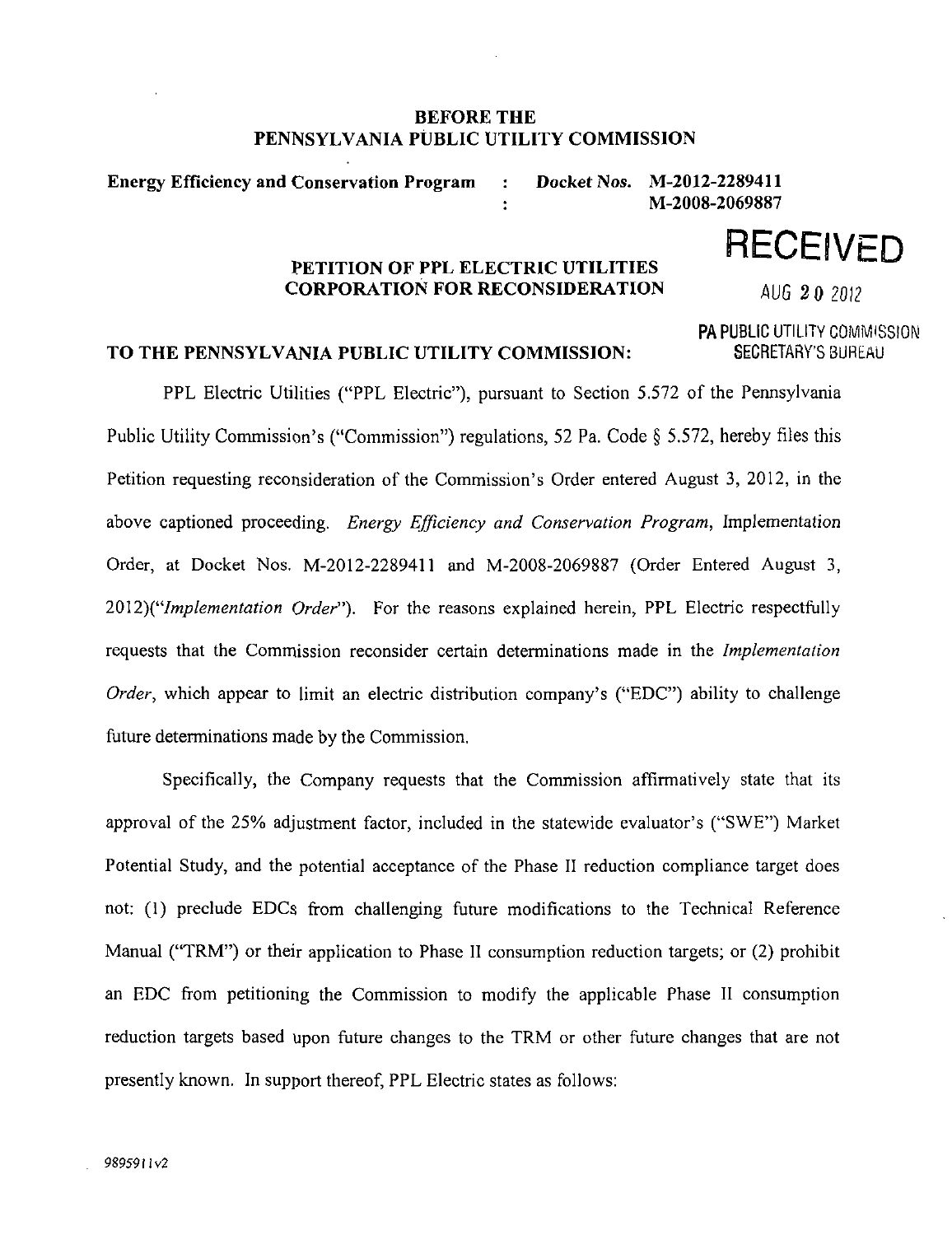## **I. BACKGROUND**

1. PPL Electric is a public utility and an EDC as defined in Sections 102 and 2803 of the Pennsylvania Public Utility Code, 66 Pa. C.S. §§ 102, 2803. PPL Electric furnishes electric distribution, transmission, and default supply services to approximately 1.4 million customers throughout its certificated service territory, which includes all or portions of twenty-nine counties and encompasses approximately 10,000 square miles in eastern and central Pennsylvania.

2. On October 15, 2008, Governor Rendell signed House Bill No. 2200, subsequently identified as Act No. 129. Act 129 created an energy efficiency and conservation program, codified in the Pennsylvania Public Utility Code at Sections 2806.1 and 2806.2, 66 Pa.C.S. §§ 2806.1 and 2806.2. This program requires an EDC with at least 100,000 customers, such as PPL Electric, to adopt an energy efficiency and conservation ("EE&C") plan, approved by the Commission, to reduce customers' electric consumption and peak demand.

3. On July 1, 2009, PPL Electric filed its EE&C Plan with the Commission pursuant to Act 129 and various related Commission orders. PPL Electric's EE&C Plan includes a broad portfolio of energy efficiency and conservation programs and peak load reduction programs. The Commission initially approved PPL Electric's Phase I EE&C Plan, with modifications, on October 26, 2009<sup>1</sup> and further revisions were approved in various subsequent orders.<sup>2</sup>

## **II. IMPLEMENTATION ORDER**

4. Pursuant to Act 129, the Commission is also charged with the responsibility to evaluate the costs and benefits of the EE&C program by November 30, 2013, and every five

<sup>&</sup>lt;sup>1</sup> Petition of PPL Electric Utilities Corporation for Approval of its Energy Efficiency and Conservation Plan, Docket No. M-2009-2093216 (Order Entered October 26, 2009).

 $^2$  See e.g., Petition of PPL Electric Utilities Corporation for Approval of its Energy Efficiency and Conservation Plan, Docket No. M-2009-2093216 (Order Entered February 17, 2010); Petition of PPL Electric Utilities Corporation for Approval of its Energy Efficiency and Conservation Plan, Docket No. M-2009-2093216 (Order Entered May 6, 2011).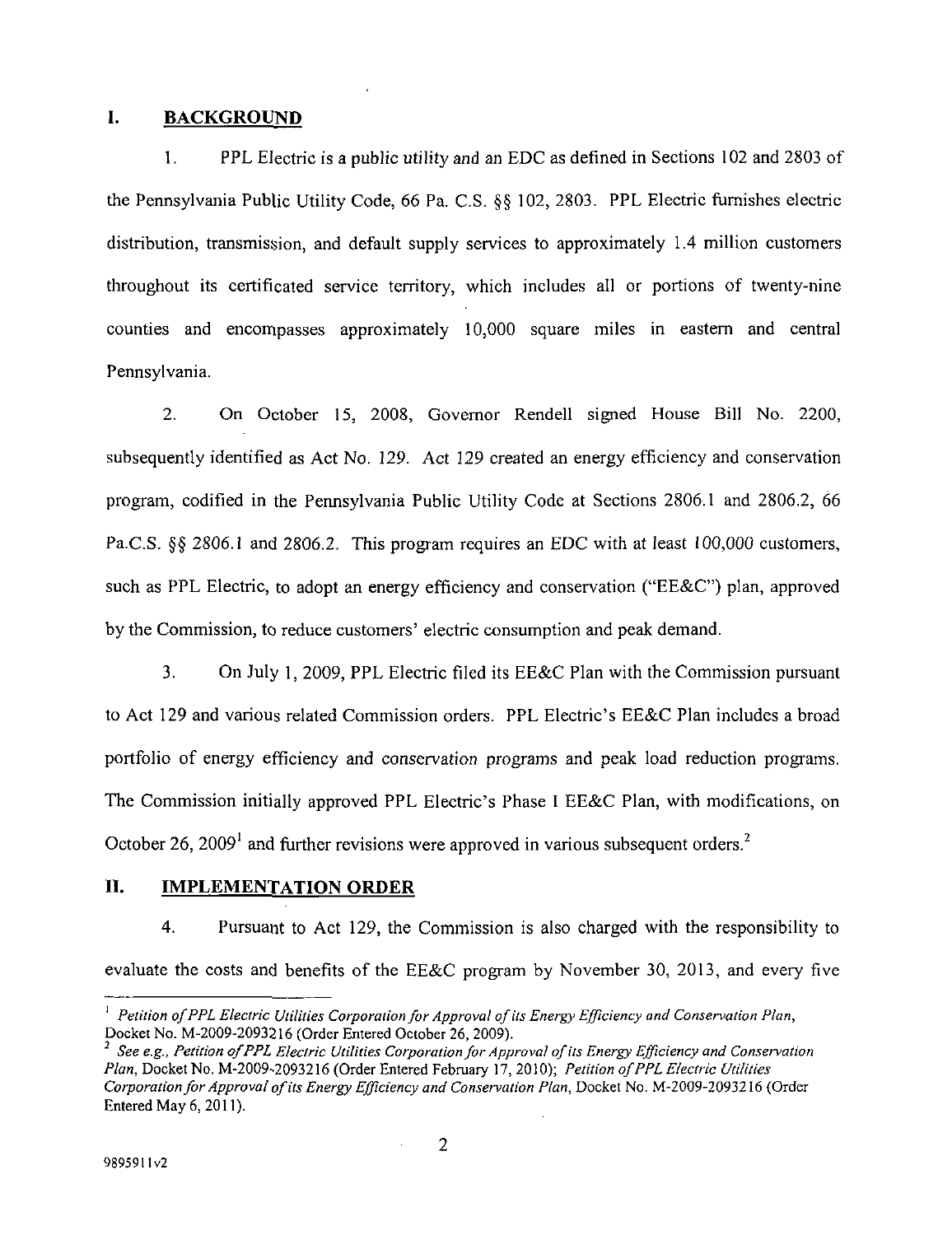*years thereafter. 66 Pa. C.S. § 2806.1(c)(3). The Commission must adopt, under Act 129, additional incremental reductions in consumption if the benefits of the EE&C program exceed its costs. Id.* 

5. Earlier in this year the Commission began the process of evaluating the costs and benefits of the EE&C program and establishing additional incremental reductions in consumption, provided the benefits exceed the costs. With the Implementation Order, entered on August 3, 2012, the Commission established Phase II of the EE&C program, requiring EDCs to adopt and implement cost, effective plans to reduce energy consumption throughout the Commonwealth, consistent the August 3, 2012 Order. As pertinent to this Petition, the Implementation Order determined the required consumption reduction targets for each EDC, as well as guidelines for implementing Phase II of the EE&C Program.

# III. REQUEST FOR RECONSIDERATION

6. The Commission's standards for granting reconsideration following entry of a final order are set forth in Duick v. Pennsylvania Gas and Water Co., 56 Pa. P.U.C. 553, 559 (1982):

> A petition for reconsideration, under the provisions of 66 Pa.C.S.  $\S$  703(g), may properly raise any matters designed to convince the Commission that it should exercise its discretion under this code section to rescind or amend a prior order in whole or in part. In this regard we agree with the Court in the Pennsylvania Railroad Company case, wherein it was said that '[p]arties ..., cannot be permitted by a second motion to review and reconsider, to raise the same questions which were specifically considered and decided against them....' What we expect to see raised in such petitions are new and novel arguments, not previously heard, or considerations which appear to have been overlooked or not addressed by the Commission.

*7. As discussed in detail below, this request for reconsideration satisfies the Duick standard, as the Company presents new arguments based on the determination made for the first time in the Implementation Order.* 

3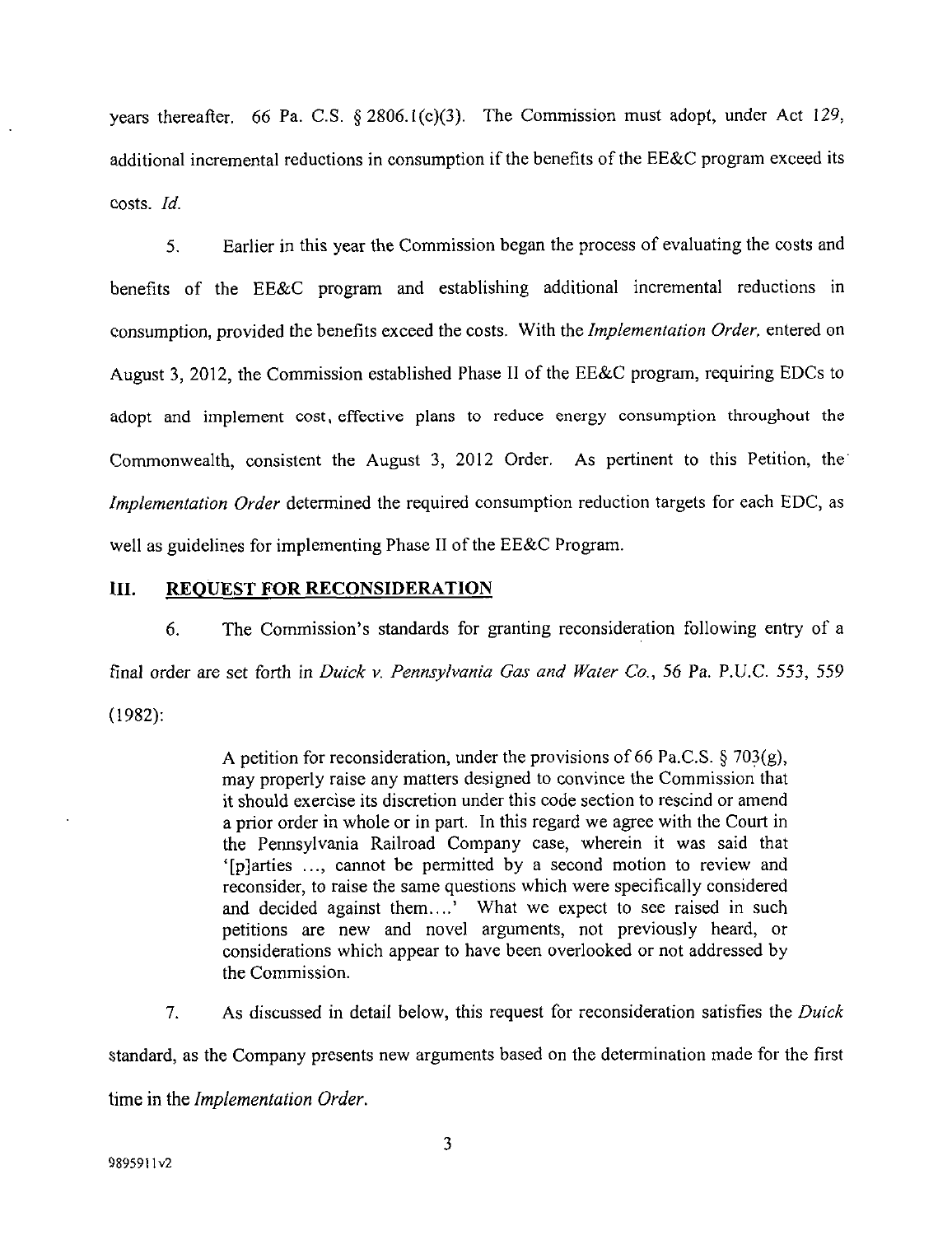8. In the Implementation Order, the Commission has attempted to limit an EDCs ability to challenge, at a future date, the Phase II consumption reduction targets, as well as future Commission determinations related to the TRM. First, in the Implementation Order the Commission held that EDCs will be deemed to have accepted the facts underlying the Implementation Order and will be bound by the consumption reduction requirements contained in the Implementation Order if the EDC has not filed a petition for an evidentiary hearing by August 20, 2012. As a protective measure, concurrent with the filing of this Petition, PPL Electric will file a request for an evidentiary hearing regarding the consumption reduction targets. PPL Electric, however, requests that the Commission reconsider its ruling that EDCs will be deemed to have accepted the facts and be bound by the stated consumption reduction targets. Granting the relief requested in this Petition would moot PPL Electric's request for an evidentiary hearing.

9. In the *Implementation Order*, the Commission tentatively adopted the consumption reduction targets recommended by the SWE and proposed in the Tentative *Implementation Order*<sup>3</sup>. The percentage reduction targets, as well as their three-year cumulative MWh figures, as applicable to PPL Electric, appear below.

**Act 129 Phase II Three-Year Energy Efficiency Reduction Compliance Targets** 

| <b>EDC</b> | Three-Year<br>Program<br>Acquisition<br>(S/MWh) | $\frac{0}{2}$<br>Three-Year<br>2009/10<br><b>Cost   Forecast Reductions</b> | of   Three-Year<br>MWh<br>Value of 2009/10<br><b>Forecast</b><br><b>Reductions</b> |
|------------|-------------------------------------------------|-----------------------------------------------------------------------------|------------------------------------------------------------------------------------|
| PPL        | \$224.71                                        |                                                                             | 821,072                                                                            |

Implementation Order at 24.

<sup>&</sup>lt;sup>3</sup> *Energy Efficiency and Conservation Program*, Tentative Implementation Order at Docket Nos. M-2012-2289411 and M-2008-2069887 (Order Entered on May 11, 2012)(*"Tentative Implementation Order"*).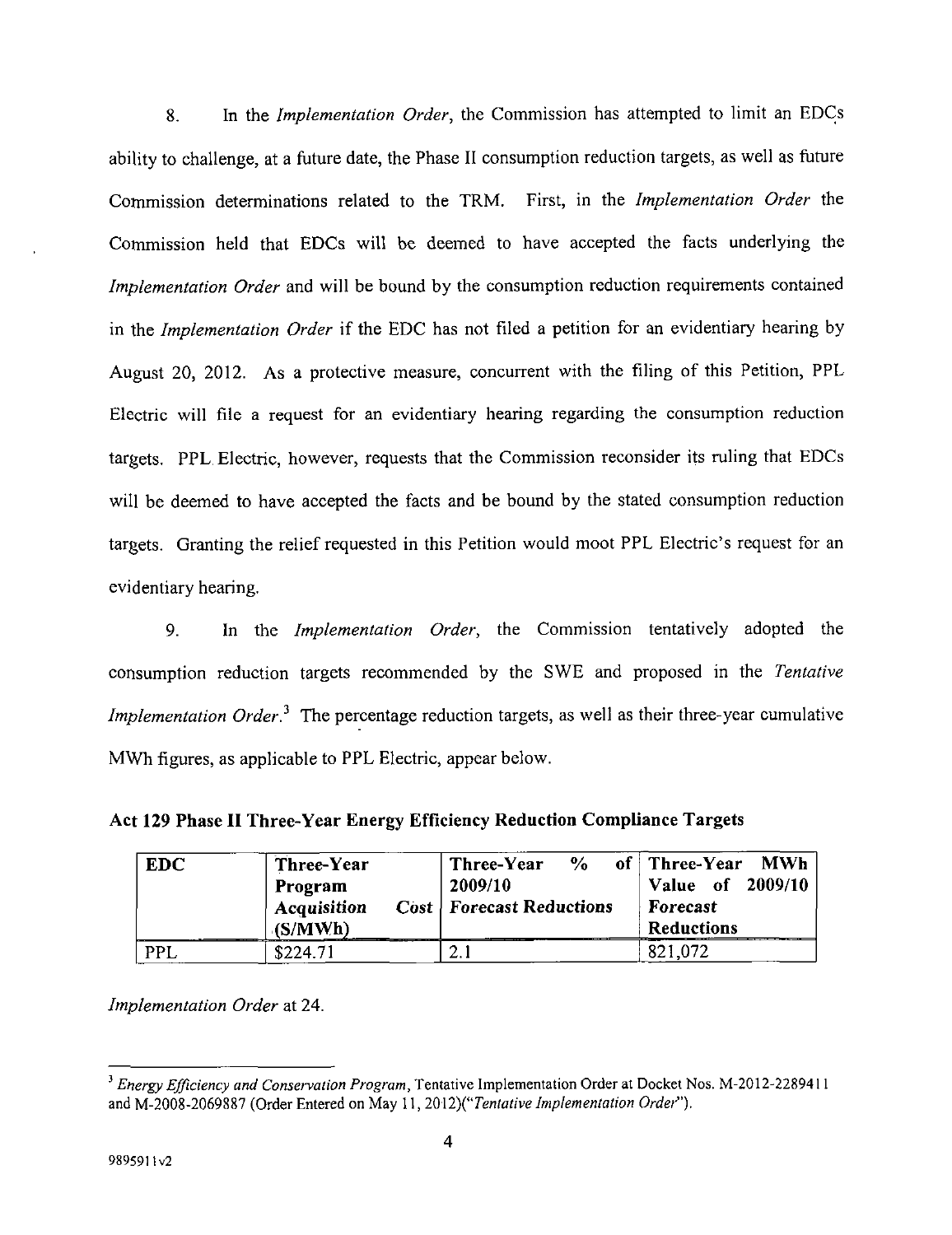10. The Commission explained that its overall framework for establishing savings reduction targets was designed to establish minimum and mandatory compliance energy reduction targets. *Implementation Order* at 25. The Commission determined that consumption reduction requirements for each EDC were based on the full 2% of 2006 annual revenues being spent for the energy efficiency program in each year of Phase II. Therefore, the consumption reduction targets vary among EDCs based on available resources, acquisition costs and efficiency potential. Implementation Order at 29.

11. Furthermore, regarding establishment of the consumption reduction requirements, the Commission held that if an EDC does not file a petition by August 20, 2012, it will have been deemed to have accepted the facts and will be bound by the consumption reduction requirement contained in the Implementation Order, as there would be no remaining disputed facts.

12. In order to establish the EDC's compliance targets, the SWE conducted Pennsylvania specific residential, commercial and industrial baseline saturation studies and prepared a Market Potential Study for the Commission that recommended EDC-specific energy efficiency reduction targets. Implementation Order at 13. As explained in the Implementation Order the SWE's Market Potential Study methodology averaged the administration costs from Phase I, program years one and two, and increased them by 25%. Similarly, the program incentive funding estimates from Phase I were increased by the SWE by 25% for Phase II. Implementation Order at 18-19. Further, the Commission tentatively determined that the SWE provided valid reasons in support of the 25% adjustment factor and projected acquisition costs. According to the Commission, the adjustment factor was used to account for future uncertainties when establishing program goals. Implementation Order at 19. Specifically, the Commission

5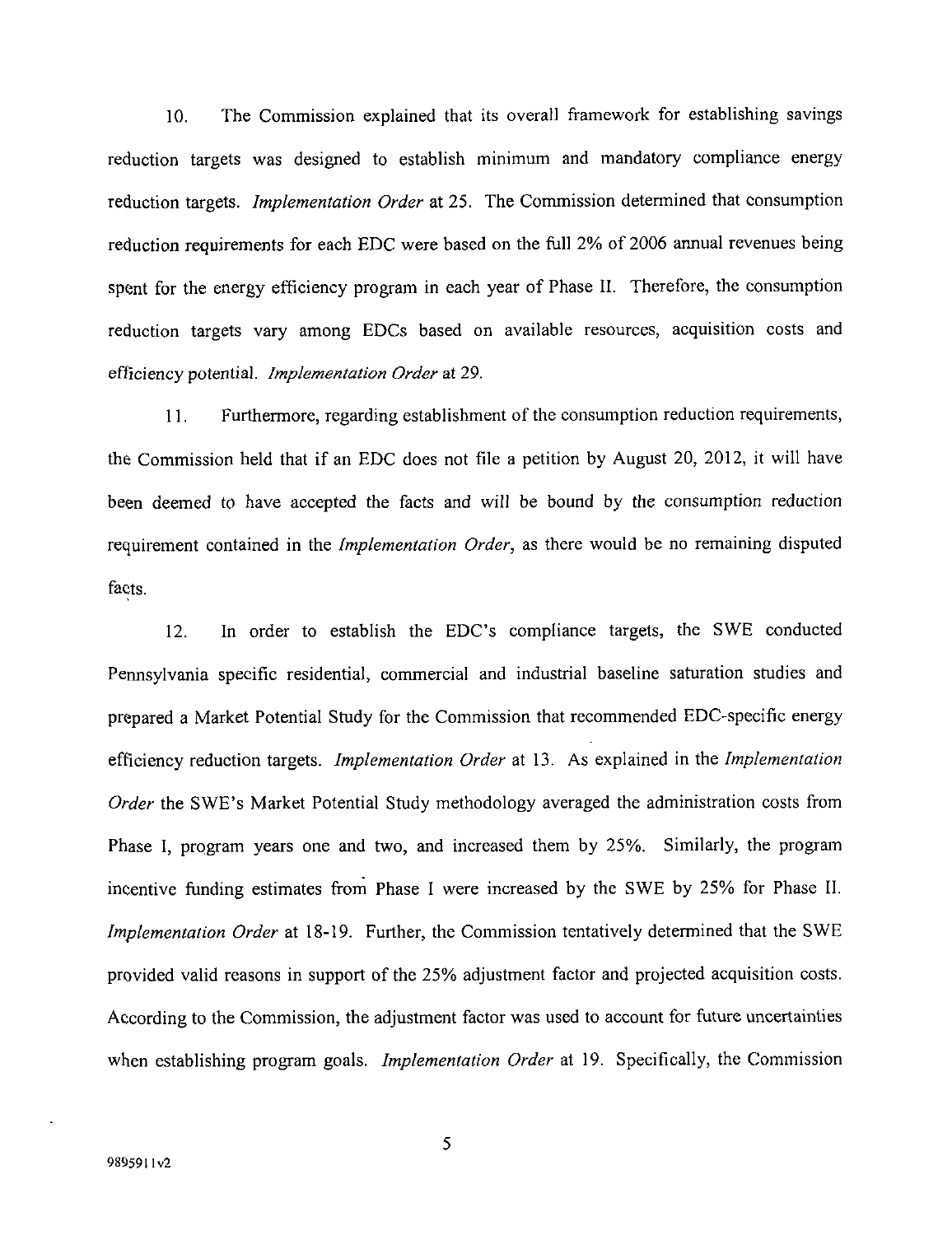stated that, "[t]he application of the 25% adjustment factor allows for future TRM adjustments on savings adjustments in future years without revising program goals." Implementation Order at 20. Therefore, the consumption reductions targets established by the SWE, and adopted in the Implementation Order, have embedded within them a 25% adjustment factor to account for various potential future events.

13. As previously stated in this proceeding,<sup>4</sup> the Company believes that the  $2.1\%$ Phase II consumption reduction target is reasonably achievable; however, for it to be achievable the Commission must affirm that an EDC retains the right to challenge subsequent modifications to the TRM and request modifications to its Phase II targets, based upon these modifications. Stated differently, PPL Electric neither accepts the facts nor agrees to be bound by the 2.1% consumption reduction target, if the facts include future changes to the TRM that are not known or knowable at this time. The Company's concerns stem from the Commission statement in the Implementation Order that the 25% adjustment factor provides for, "future TRM adjustments on savings adjustments in future years without revising program goals." (emphasis added) Implementation Order at 20. The Company is concerned that this statement could be read to prohibit it from challenging future modifications to the TRM or from petitioning the Commission to modify its Phase II target based on future changes to the TRM.

14. Limiting the ability of an EDC to challenge changes to the TRM, could potentially hinder an EDC's ability to meet its reduction targets. An EDC's Commissionapproved plan and budgets are based on values reflected in the then current TRM, and not based upon a prediction of what may be reflected in future TRMs.

15. Currently, the SWE and the Commission are discussing possible changes to the 2013 TRM, including updated savings, hours of use for lighting and HVAC, a different method

<sup>4</sup> See PPL Electric Comments filed June 25, 2012, pp. 9-14.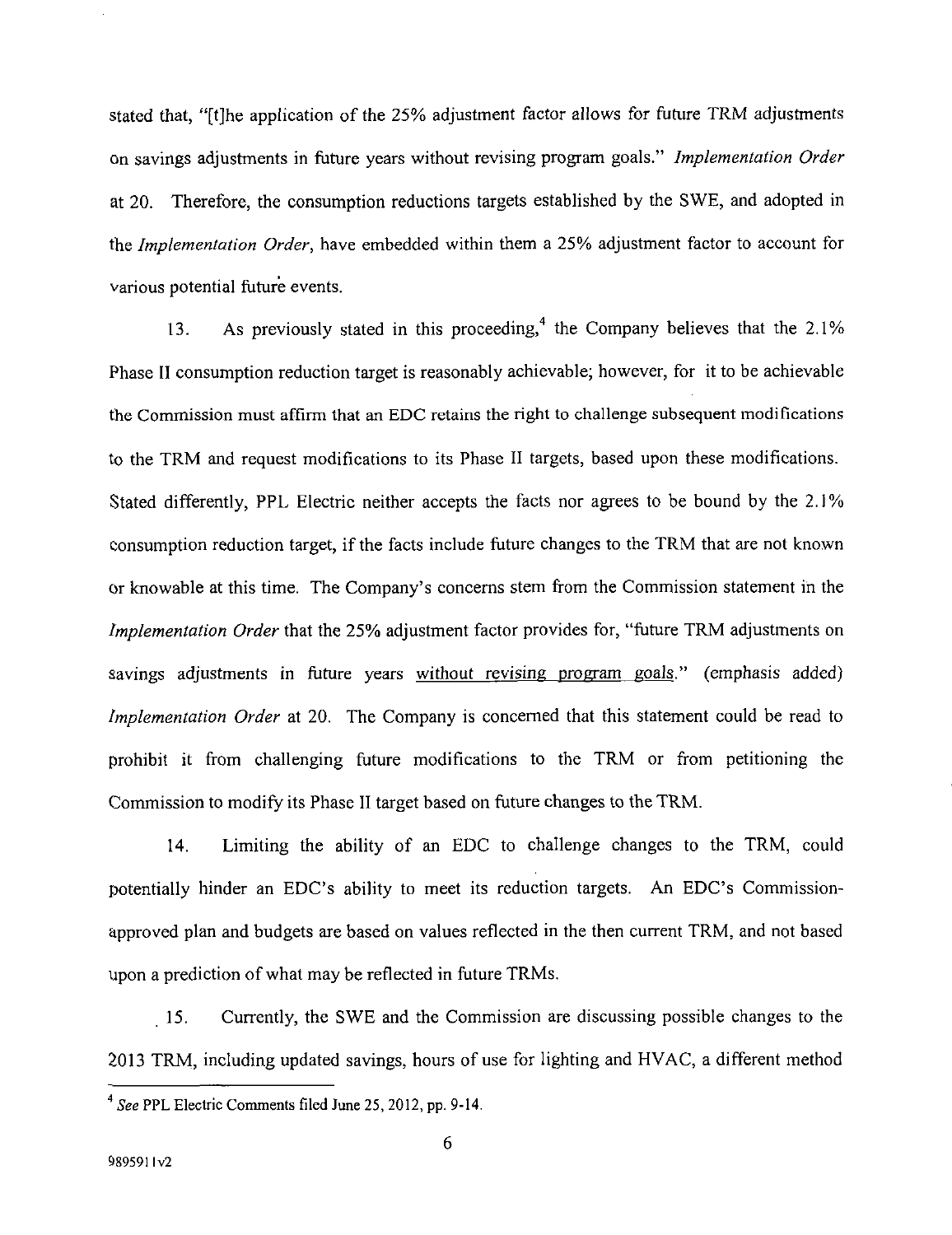to estimate savings from residential HVAC and weatherization, and changes to the savings for other measures to reflect Pennsylvania-specific conditions. The SWE and the Commission are also evaluating how to incorporate future changes in codes and standards into the TRM. If the Commission decides to significantly modify the 2013 TRM and subsequent Phase II TRMs, these changes will occur after PPL Electric's Phase II EE&C Plan has been developed, and will affect the savings that can be achieved. As such, PPL Electric should not be barred from challenging the changes to the TRM or be prohibited from petitioning the Commission to reduce its Phase II reduction target, which may be necessary to prevent the imposition of a civil penalty under Act 129.

16. Requiring EDCs to apply the TRM modifications during the term of Phase II (or during the term of any phase) would alter the rules that guided the EDCs in the design, and the Commission in its approval, of the EE&C Plans. If the Commission adopts modifications to the TRM during Phase II which hinder an EDC's ability to achieve its Act 129 obligations and the Commission decides to apply these modifications as updates to the EDCs' EE&C Plans, PPL Electric should be permitted to petition the Commission to revise the consumption reduction requirements and any other related targets accordingly. Therefore, in the event that the Commission revises the TRM any time during the development and/or course of Phase II (or subsequent EE&C Program phases), the established consumption reduction requirements and any other targets established by the Commission should be subject to potential revisions to reflect revisions to the TRM.

17. The *Implementation Order* appears to rely upon regulatory proceedings involving future modifications to the TRM to set the Company's Phase II consumption reduction target. Reliance on such future proceedings is inappropriate and unlawful because the 2013 TRM and

 $\overline{7}$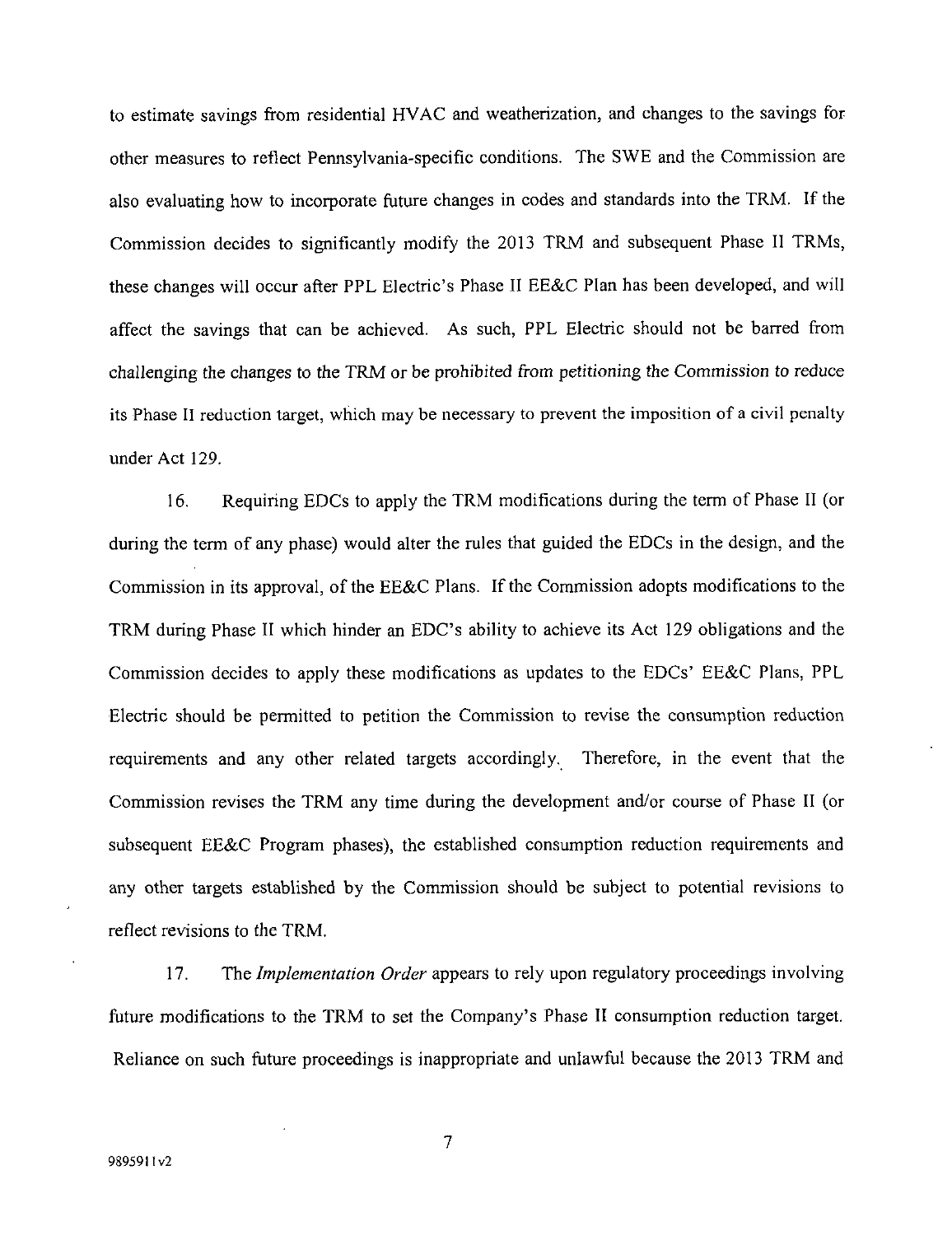future proceedings have not been initiated and neither the Commission nor PPL Electric are able to determine the impact these proceedings will have on an EDC's Phase II consumption reduction target or its ability to achieve the target. Such limitations would deny PPL Electric due process of law, are not supported by substantial evidence and constitute an abuse of agency discretion.

18. Therefore, PPL Electric requests that the Commission revise its order to affirmatively state that the approval of the SWE's 25% adjustment factor and an EDCs acceptance of the Phase II consumption reduction targets does not: (1) preclude EDCs from challenging future modifications to the TRM; or (2) prohibit EDCs from petitioning the Commission to modify its Phase II consumption reduction target based upon future changes to the TRM or other market changes that are not presently known.

8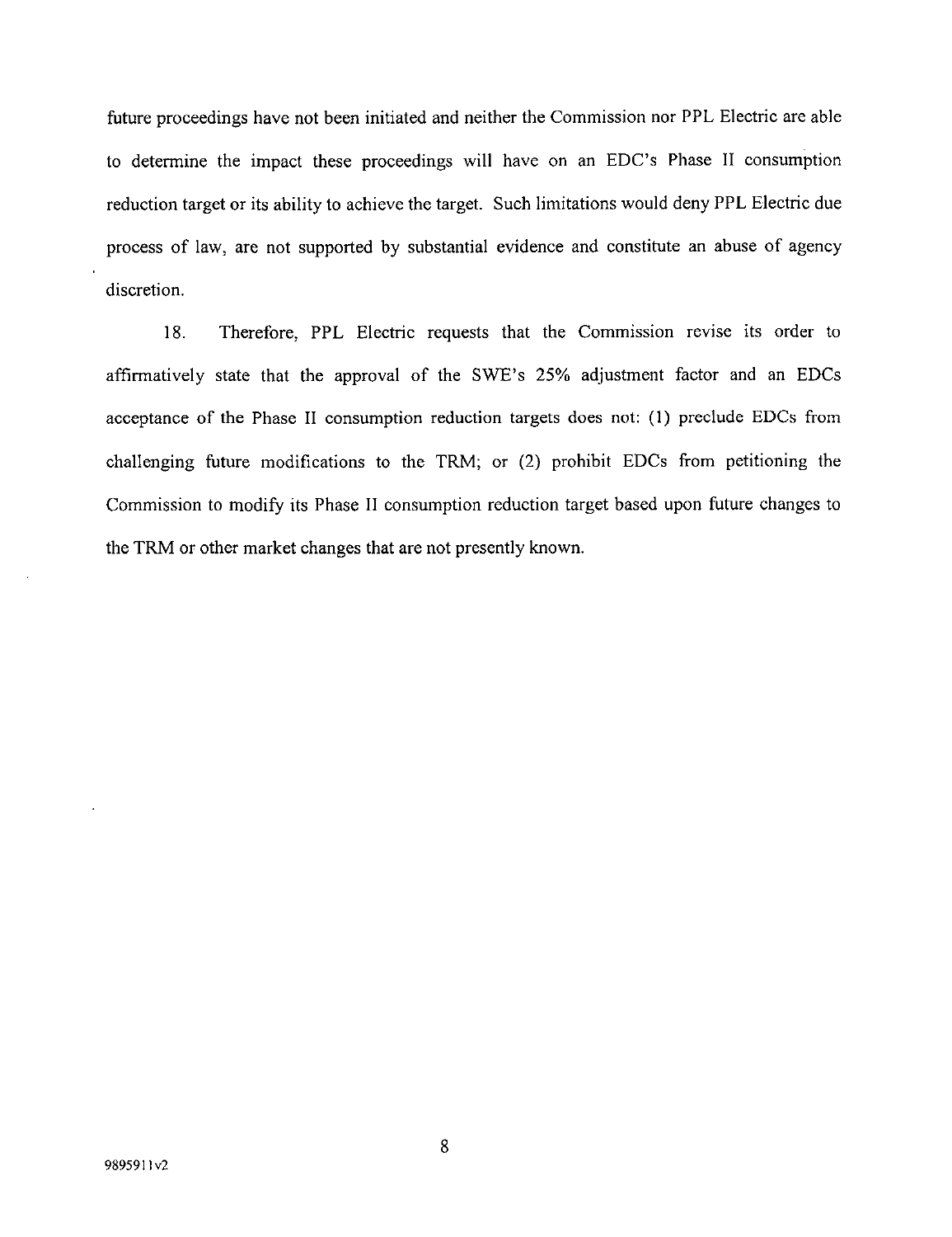# **IV. CONCLUSION**

For the reasons set forth above, PPL Electric Utilities Corporation respectfully requests that the Commission grant this petition for reconsideration.

Respectfully submitted,

 $\frac{1}{4}$ vid B. MacGregor (ID # 28804) Post & Schell, P.C. Four Penn Center 1600 John F. Kennedy Boulevard Philadelphia, PA 19103-2808 Phone: 215-587-1197<br>Fax: 215-320-4879 Fax: 215-320-4879 E-mail: dmacgregor@postschell.com

Andrew S. Tubbs (ID #80310) Post & Schell, P.C. 17 North Second Street, 12th Floor Harrisburg, PA 17101-1601 Phone: 717-612-6057 Fax: 717-731-1985 E-mail: atubbs@postschell.com

Paul E. Russell (ID #21643) Associate General Counsel PPL Services Corporation Office of General Counsel Two North Ninth Street Allentown, PA 18106 Phone: 610-774-4254 Fax: 610-774-6726 E-mail: perussell@pplweb.com

Matthew J. Agen Post & Schell, P.C. 607 14th St. N.W. Washington, DC 20005-2006 Phone: 202-661-6952 Fax: 202-661-6953 E-mail: matthewagen@postschell.com

Of Counsel:

Post & Schell, P.C.

Date: August 20, 2012

Attorneys for PPL Electric Utilities Corporation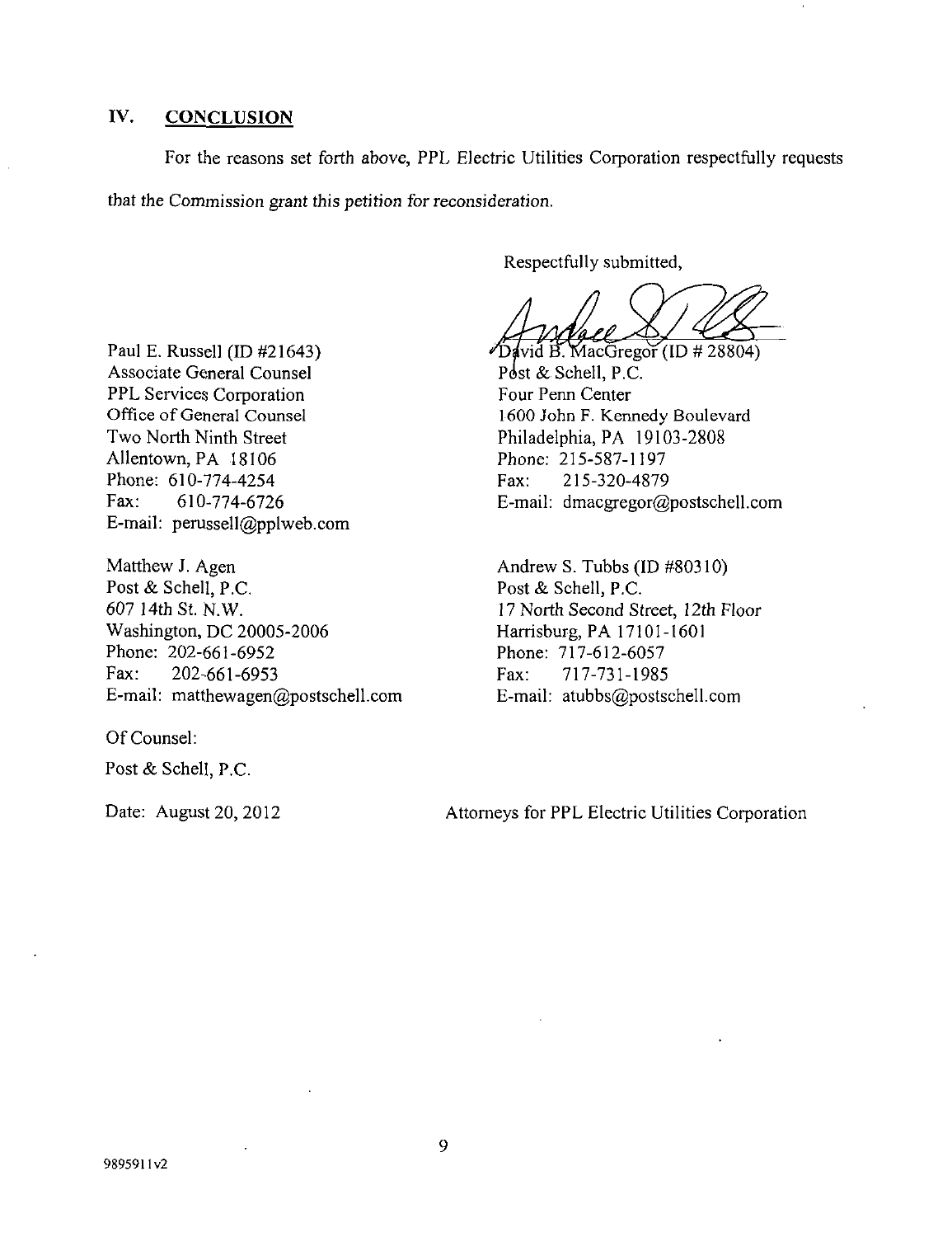#### **VERIFICATION**

I, Joseph J. Mezlo, being the Manager-Energy Efficiency and Conservation Programs at PPL Electric Utilities Corporation, hereby state that the facts set forth in the foregoing documents are true and correct to the best of my knowledge, information and belief and that I expect that PPL Electric Utilities Corporation to be able to prove the same at a hearing held in this matter. I understand that the statements herein are made subject to the penalties of 18 Pa.C.S. § 4904 relating to unsworn falsification to authorities.

Date: August 20, 2012

Joseph JM46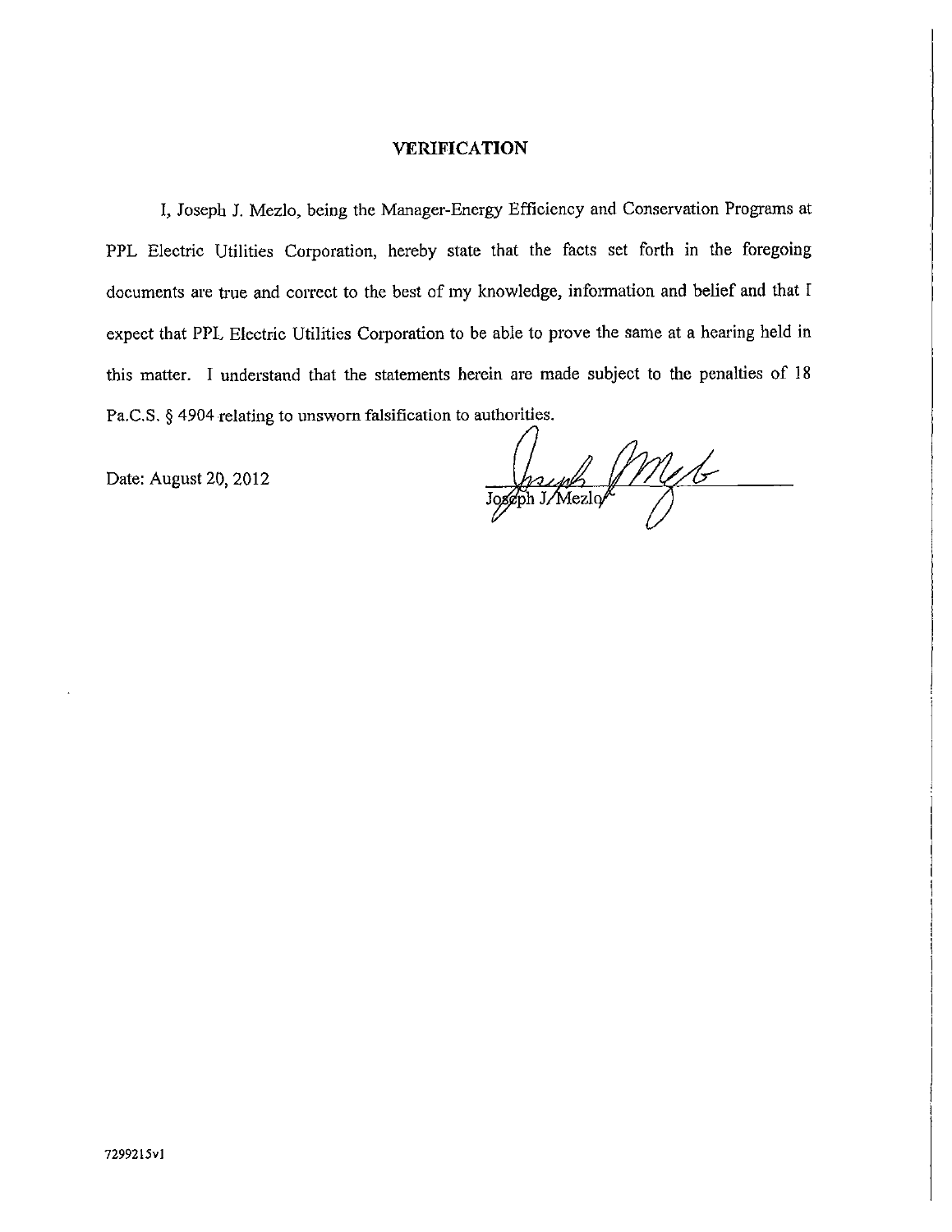## **CERTIFICATE OF SERVIC E**

I hereby certify that a true and correct copy of the foregoing has been served upon the following persons, in the manner indicated, in accordance with the requirements of 52 Pa. Code § 1.54 (relating to service by a participant).

# **VIA FIRST CLASS MAIL**

American Council for an Energy Efficient Economy 529 14th Street N.W., Suite 600 Washington, D.C. 20045-1000

Gene Brady, Chairman Pennsylvania Weatherization Providers Task Force PO Box 991 Wilkes-Barre, PA 18703

Timothy J. Seelaus, President EMC<sup>2</sup> Development Company, Inc. 6011 University Blvd., Suite 400 Ellicott City, MD 21043

Michael Bodaken, President National Housing Trust 1101 30<sup>th</sup> Street, N.W., Suite 400 Washington, DC 20007

National Energy Solutions, Inc. 245 Lower Morrisville Road Fallsington, PA 19054

Tri-State Light & Energy 2233 Manor Avenue Upper Darby, PA 19082

Stacy Richards, Director SEDA Council of Governments Energy Resource Center 201 Furnace Road Lewisburg, PA 17837

# **RECEIVED**

AUG 2 0 2012

PA PUBLIC UTILITY COMMISSION SECRETARY'S BUREAU

Scott J. Schwarz, Esquire City of Philadelphia One Parkway 1515 Arch Street Philadelphia, PA 19102-1595

Theron Colbert, PE, MSEE KVAR Energy Savings, Inc. 741 Orange Avenue Daytona Beach, FL 32114

Camille "Bud" George PA House of Representatives Room 38EW Harrisburg, PA 17120-2020

Harry S. Geller, Esquire Patrick M. Cicero, Esquire Pennsylvania Utility Law Project 118 Locust Street Harrisburg, PA 17101-1414

Zachary M. Fabish, Esquire Sierra Club 50 F. Street, NW, 8<sup>th</sup> Floor Washington, DC 20001

Joseph Otis Minott, Esquire Clean Air Council  $135 S. 19<sup>th</sup> Street, Suite 300$ Philadelphia, PA 19103

David Masur, Executive Director PennEnvironment 1420 Walnut Street, Suite 650 Philadelphia, PA 19102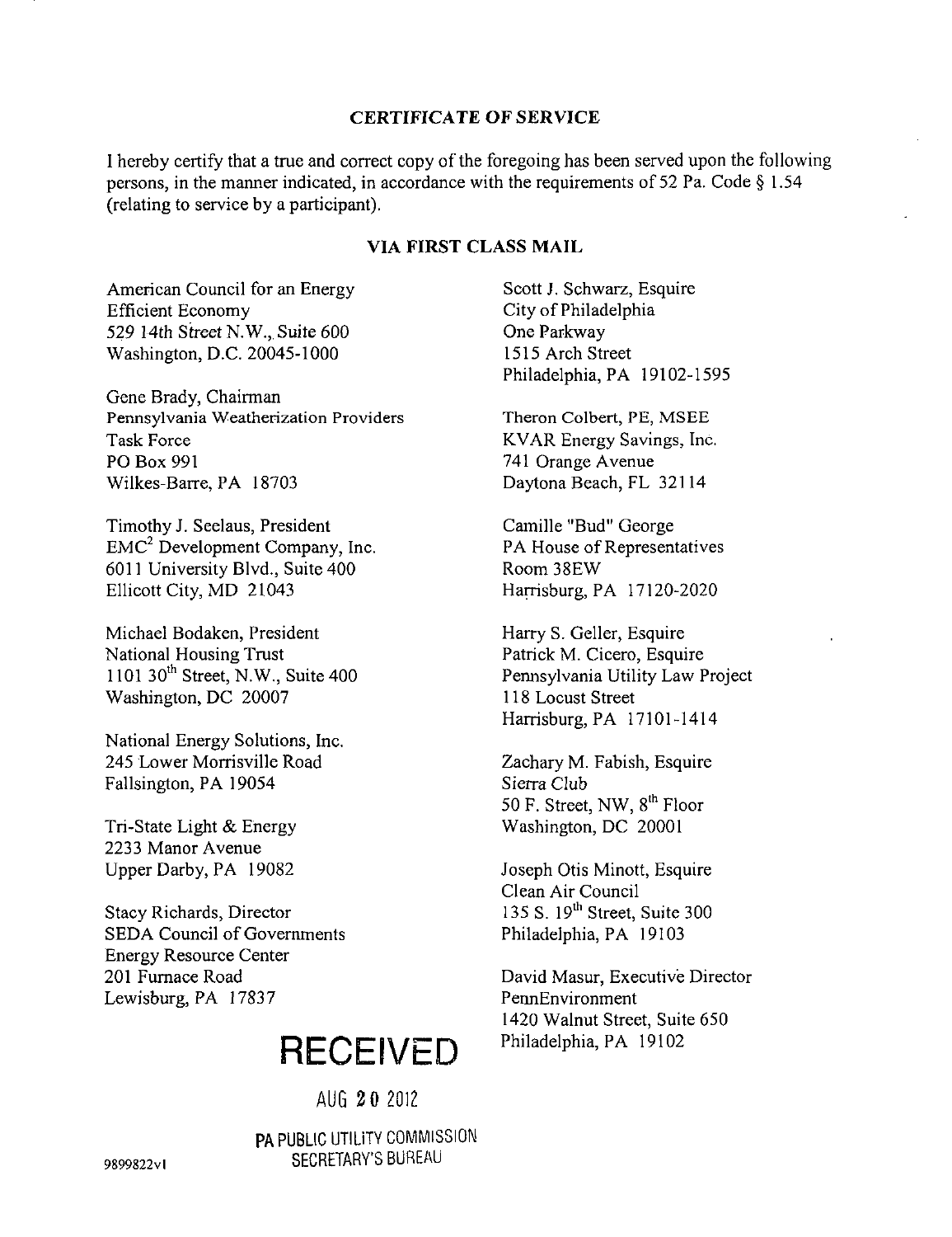Luis G. Martinez, Esquire Natural Resources Defense Council 40 West 20<sup>th</sup> Street New York, NY 10011

Cherie Eichholz Physicians for Social Responsibility Philadelphia Chapter 704 North 23rd Street Philadelphia, PA 19130

Mark C. Morrow, Esquire Chief Regulatory Counsel UGI Utilities, Inc. 460 North Gulph Road King of Prussia, PA 19406

Jim Kapsis Opower, Inc. 1515 N. Courthouse Road Arlington, VA 22201

Tanya J. McCloskey Esquire Senior Assistant Consumer Advocate Office of Consumer Advocate 555 Walnut Street Forum Place, 5th Floor Harrisburg, PA 17101-1923

Josh Craft, Esquire Northeast Energy Efficiency Partnerships 91 Hartwell Avenue Lexington, MA 02421

Mark Schwartz, Esquire Regional Housing Legal Services 2 S. Easton Road Glenside, PA 19038

Theodore S. Robinson, Esquire Citizen Power 2121 Murray Avenue Pittsburgh, PA 15217

Roger E. Clark, Esquire The Reinvestment Fund 1700 Market Street, 19<sup>th</sup> Floor Philadelphia, PA 19103

Jon Thomsen, Executive Vice President Ecova, Inc. 309 SW  $6^{\text{th}}$  Avenue, #1000 Portland, OR 97204

Teresa K. Schmittberger McNees Wallace & Nurick LLC 100 Pine Street P.O. Box 1166 Harrisburg, PA 17108-1166

Tishekia Williams Sr. Counsel, Regulatory Duquesne Light Company 411 Seventh Avenue, 16th Fl. Pittsburgh, PA 15219

Donna M. J. Clark, Esquire Vice President and General Counsel The Energy Association of Pennsylvania 800 North Third Street Suite 205 Harrisburg, PA 17102

Scott H. DeBroff, Esquire Rhoads & Sinon LLP One South Market Square 12th Floor PO Box 1146  $\mathcal{L}$ 

#### **KEEA**

1924 Arch Street Philadelphia, PA 19103

Craig R. Burgraff, Esquire Hawke McKeon & Sniscak LLP Harrisburg Energy Center 100 North Tenth Street PO Box 1778 Hanisburg, PA 17105-1778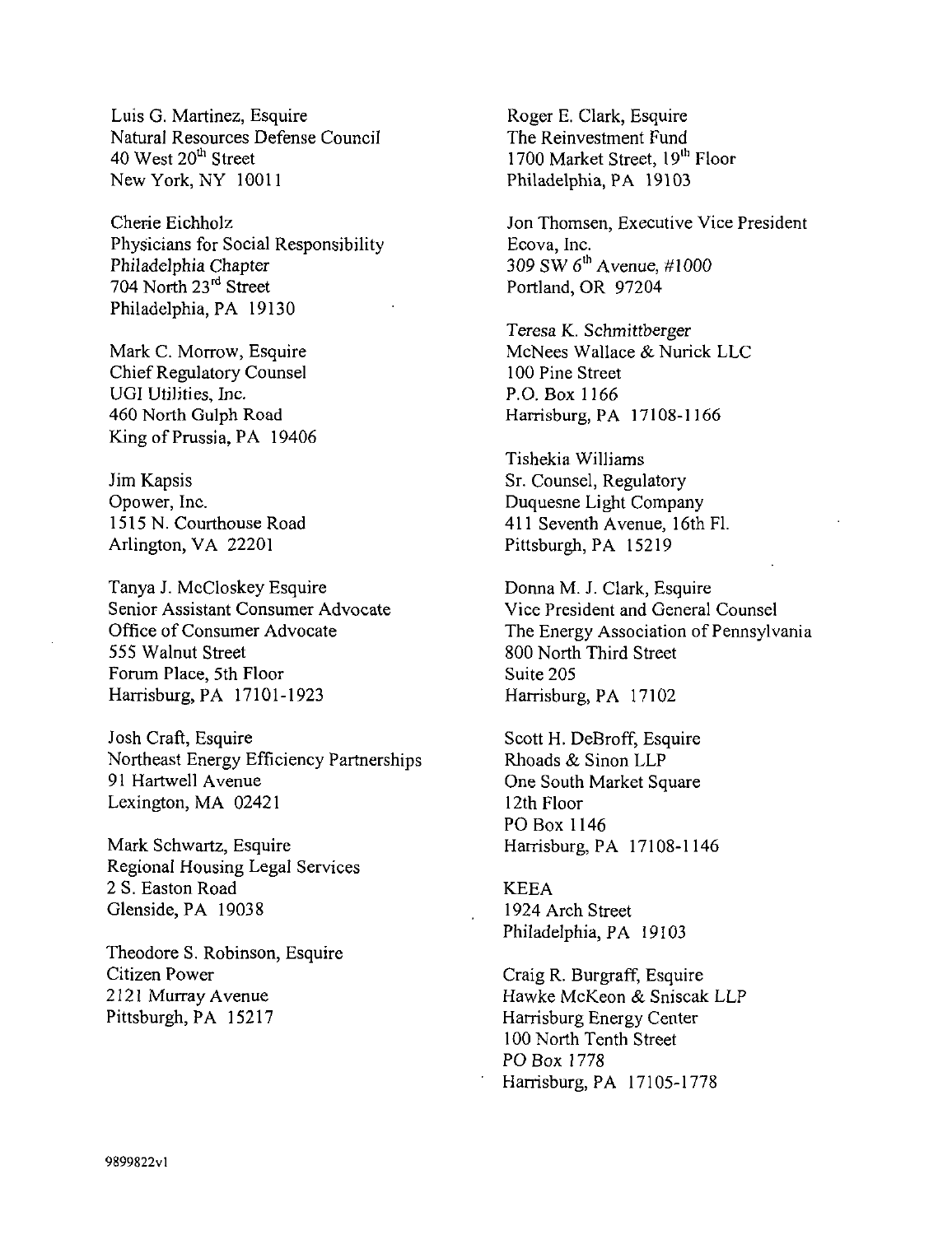Courtney Lane Senior Energy Policy Analyst Citizens for Pennsylvania's Future 1500 Walnut Street, Suite 502 Philadelphia, PA 19102

Kathy J. Kolich FirstEnergy Corp. 76 South Main Street Akron, OH 44308

Thomas P. Gadsden, Esquire Morgan Lewis & Bockius, LLP 1701 Market Street Philadelphia, PA 19103-2921

Liz Robinson, Executive Director Energy Coordinating Agency 1924 Arch Street Philadelphia, PA 19103

Western PA ACTION United 5907 Penn Avenue, Suite 300 Pittsburgh, PA 15206

Northside Coalition for Fair Housing POBox 100011 Pittsburgh, PA 15233

Coalition of Organized Residents of East Liberty 211 North Whitfield Street Suite 210 Pittsburgh, PA 15206

New Voices Pennsylvania Women of Color for Reproductive Justice The Beatty Building 5907 Penn Avenue, Suite 340 Pittsburgh, PA 15206

Just Harvest A Center for Action Against Hunger 16 Terminal Way Pittsburgh, PA 15219

Lindsay Patterson President USW Local 404 1505 W Allegheny Avenue Philadelphia, PA 19140

Anthony M. Heifer, President UFCW Local 23 345 Southpointe Boulevard Canonsburg, PA 15317

Kati Sipp, Executive Vice President - **Politics** SEIU Healthcare Pennsylvania 1500 N. 2nd St. Harrisburg, PA 17102

Abraham Amoros LiUNA 4655 Linglestown Rd Ste D Harrisburg, PA 17112-8544

Swathmore Cooperative 341 Dartmouth Avenue Swarthmore, PA 19081

Andrew S. Tubbs

Date: August 20, 2012